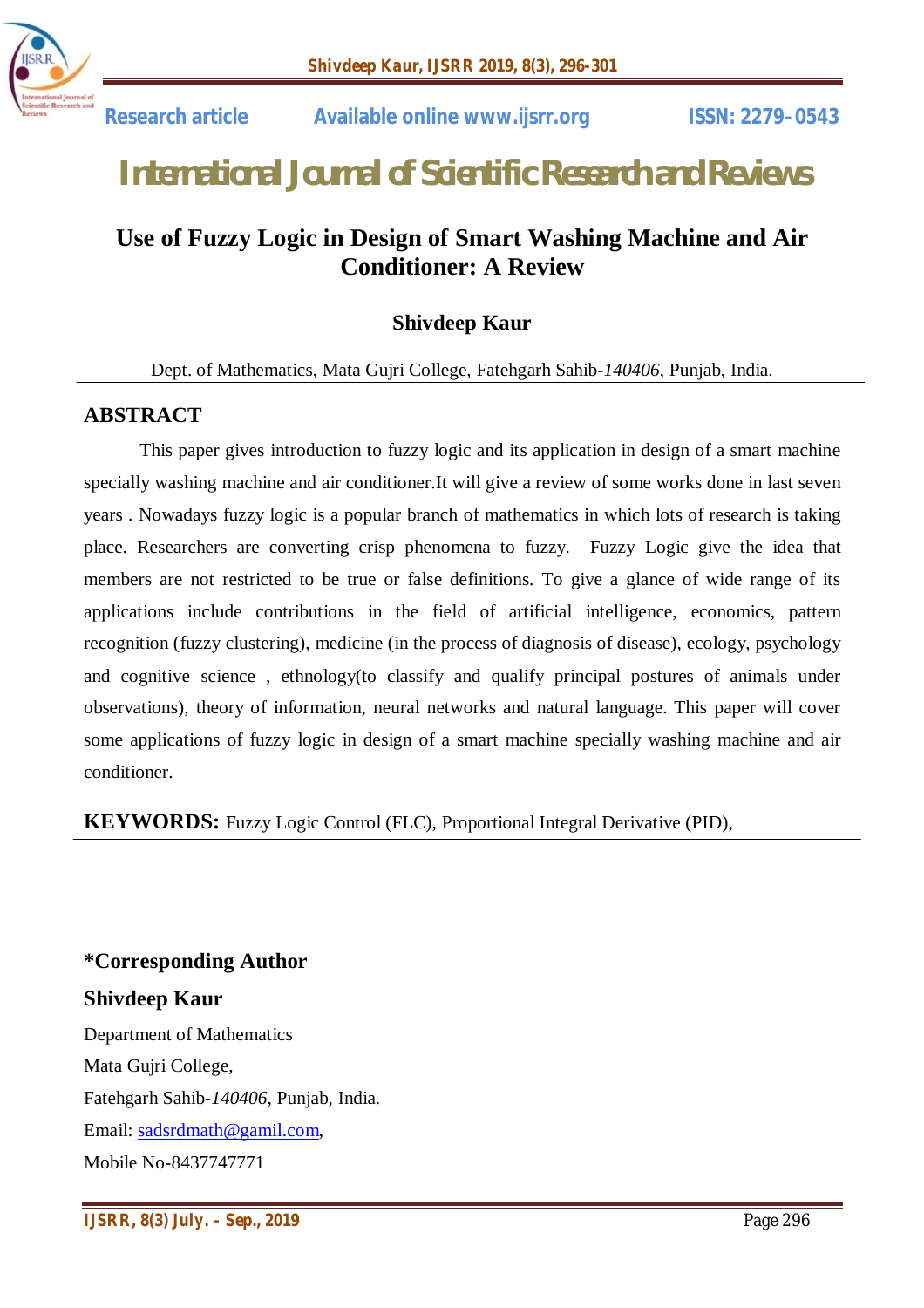#### **INTRODUCTION**

The idea behind fuzzy logic has been around since 1965 when they were introduced by Lofti A. Zadeh. FL has not been used widely since 1965. In classical logic system an object is either a member or not a member of a set. FL gives the idea that members are not restricted to be true or false definitions. A member in a fuzzy set has a degree of membership to a set. For example, the set of temperature values can be classified using a crisp set as either not or not hot. This would require some cut-off value where any temperature less than that value is "not hot" and any temperature greater than that cut-off value is "hot". If the cut-off point is at 50° C then this set does not differentiate between a temperature that is 20° C and a temperature of 49° C. They are both "not hot". If a fuzzy set were to be used in this situation each membership of the set or each temperature would have degree of membership to the set of "hotness". The function that determines this degree is called fuzzy membership function. Number of different membership functions can be used for this purpose. The most common are triangular, Gaussian and sigmoid.

#### **WHY FUZZY IS NEEDED?**

In 1920's logicians first broached its key concept "Everything is a matter of degree". Fuzzy Logic manipulates such vague concepts as "warm" or "still dirty" which helps engineers to build air conditioners, washing machines and many other devices that judge how fast they should operate or shift from one setting to another even when the criteria for making those changes are hard to define.

No known mathematical model can back up a truck and trailer rig from a parking lot to a loading dock when the vehicle starts from random spot .Both humans and fuzzy systems can perform this nonlinear guidance task by using practical but imprecise rules such as "If the trailer turns a little to the left, then turn it a little to the right". "Fuzzy systems often glean their rules from expert s. When no expert gives the rules adaptive fuzzy systems learn the rule by observing how people regulate real systems.

#### **HOW FL SYSTEMS WORK?**

Fuzzy Logic is based on rules of the form "if...the...." that convert inputs to outputs, one fuzzy set into another fuzzy set. To build a fuzzy system an engineer might begin with a set of fuzzy rules from an expert. An engineer might define the degree of membership in various fuzzy input and output sets of curves. The relation between the input and output sets could then be plotted. Given the rule "If the air feels cool, then set the motor to slow" the input should be listed along one axis of a graph and the output (motor speed) along a second axis. The product of these fuzzy sets forms a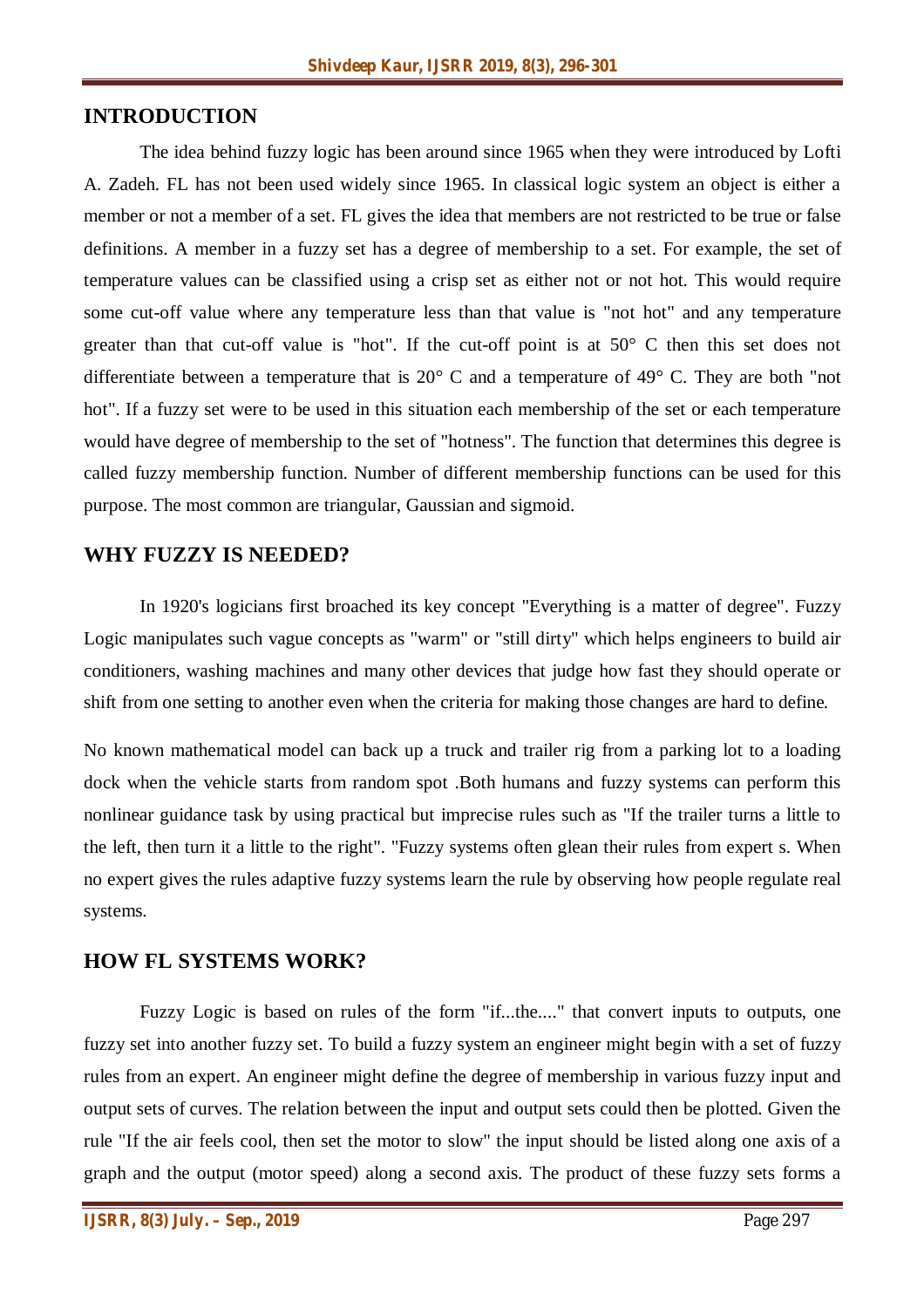fuzzy patch, an area that represents the set of all associations that the rule forms between those inputs and outputs. The size of the patch reflects the rule's vagueness or uncertainty. The more precise the fuzzy set the smaller it become. The rule of a fuzzy system defines a set of overlapping patches that relate a full range of inputs to a full range of outputs. In that sense the fuzzy system approximates some mathematical function or equation of cause and effect.

#### **LITREATUREVREVIEW: HOW FUZZY LOGIC IS BEING USED?**

In recent years, the number of variety of applications of FL has increased significantly. These applications range from cameras, camcorder, washing machines, microwave ovens and airconditioner. The FLC is considered as a good methodology because it yields results superior to those obtained by conventional control algorithms. FLC has two notable advantages. Firstly it easilydeals with the control processes which are too complex to analyze by conventional techniques and second the available sources of information are interpreted qualitatively inexactly as uncertainty.Nowadays every intelligent machine has fuzzy logic technology inside it. Different types of washing machines are commercially available and their control capabilities vary quite substantially. <sup>8</sup>In this paper some works by using FLC are discussed. Dash, S. K., Patanaik, B., Mohanty, G. and Mohanty, A.<sup>1</sup> considered climate conditions of coastal regions of Bubaneswar area in the state of Odisha situated in India, where the value of humidity are high as compare to non-coastal areas. They proposed a design using FLC to reduce electricity energy intake. Air conditioner is nowadays able to perform better than their previous systems and can perform various functions. They made a design in which input variables are user temperature, temperature difference, dew point, occupancy and time of day. And output variables were compressor speed, fan speed, mode of operation and fin direction. They analyze that fuzzy logic is more efficient in dealing with the problems that are difficult to study analytically but are easy to solve in terms of linguistic variables. Patanaik,  $A^6$  processed a FL system to maintain the temperature and humidity which also aims to reduce electrical energy intake of the AC. He considered a problem in which three variables were taken into consideration namely user temperature performance, actual room temperature and room dew point temperature and the outputs of this problem were compressor speed, fan speed, mode of operation and fin direction. He observed the performance of system from MATLAB and C++. It was observed that FL helped in solving complex problems without getting involved in intricate relationships between physical variables. Although many details were neglected still it helped in solving problems that were difficult to study analytically but were easy to solve intuitively in terms of linguistic variables. He aimed to simplify the problem by not allowing AC to reverse operation and act like a heat pumped humidifier. Eliminating the restriction all weather AC can be designed that will work in almost any part of the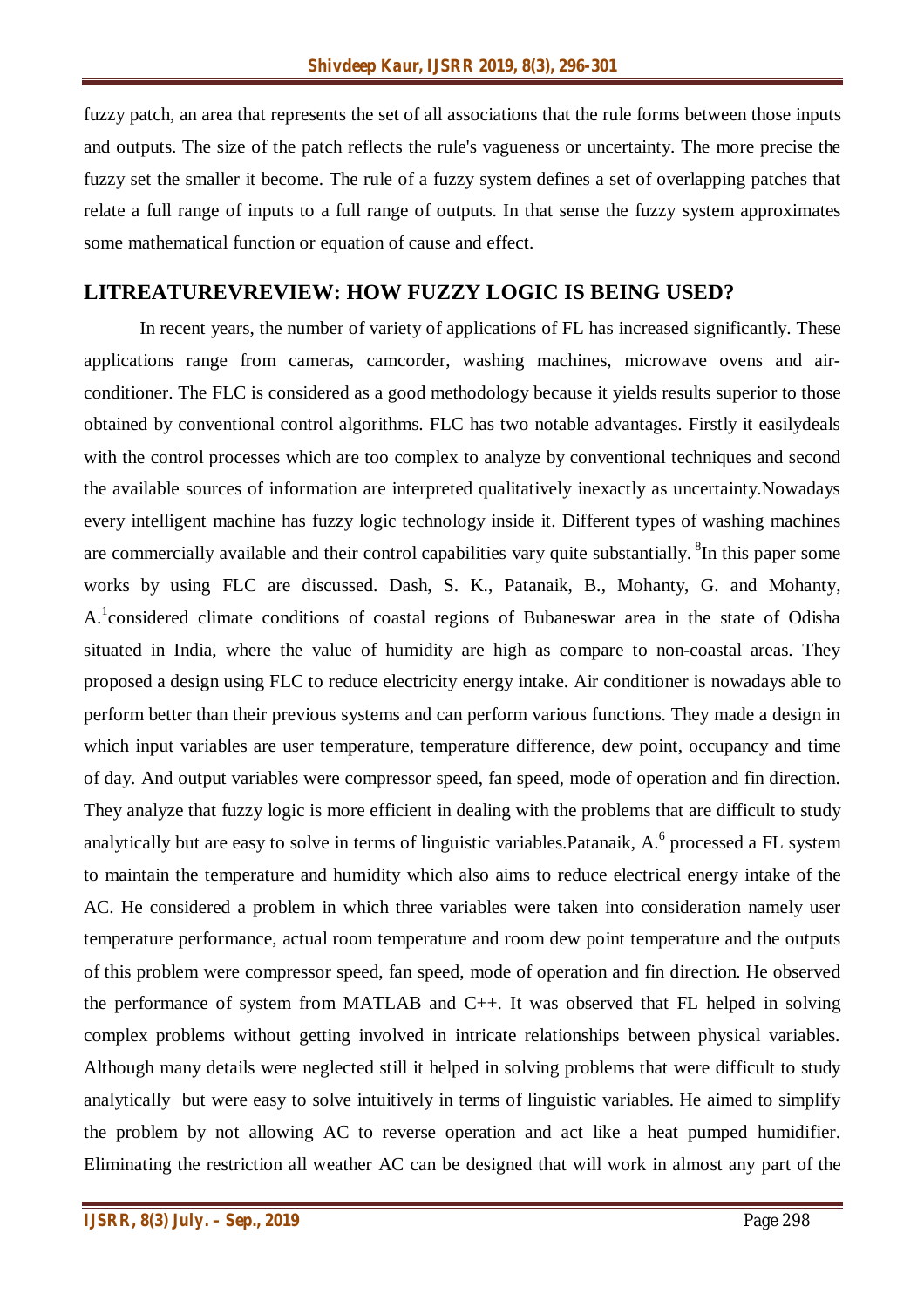world. He further suggested that infra red sensors can be added and aggregate data such as occupant location and body temperature which will help in controlling temperature, humidity and fin direction for optimal comfort and minimal energy use. Attia, A. H., Rezeka, S. F. and Saleh, A. M.<sup>7</sup>observed the and investigated fuzzy logic control of the air conditioning system of buildings for effective energy operation and comfortable environment. They derived a theoretical model of the fan coil unit and heat transfer between air and coolant fluid. Then chose room temperature and relative humidity and control consequents and percentage of chilled and hot water flow rates at summer and the percentage of hot water and steam injected flow rates t winter. They used the computer simulation and fuzzy control results and compared with conventional proportional integral derivative (PID) control. They observed that fuzzy controller operation is more efficient and consume less energy than that of PID control. They have used Mamdani's model in their study to model fuzzy matching, inference combinations and defuzzification. They used 55 rules for summer season fuzzy system and 20 rules for winter fuzzy system. They conducted numerical simulations in MATLAB for fuzzy and PID control system. They concluded that fuzzy control kept the room temperature and relative humidity at set levels according to desire at the same time PID control fails to adjust room temperature. Patil, S. N., Bhombe, D. L. and Nawgaje, D. D. $^9$  developed more advance system that consist of neuro fuzzy and fuzzy techniques that hlp the system to take its own decisions like release of water and washing powder as per need of cloth. They also included fabric detection technique. To amplify washing quality they used fabric detection sensor which include type of fabric, level of dirt and number of spins and amount of water and detergent to be released. They aimed to design a selfdecision making washing machine which will take decisions with help of fuzzy rule and neural training. They used optical sensors which convert light rays into electronic signals. It measures the physical quantity of light and translates it into a form readable by instruments. Aissaoui and  $Tahour<sup>2</sup>$ presented a use of fuzzy logic to control the speed of a Synchronous Machine(SM). They observed that fuzzy controller creates the variations of the reference current vector of the SM speed control based on the speed controller realizes a good dynamic behavior of the motor, a perfect speed tracking with no overshoot and a good rejection of impact loads disturbance. The results of applying the fuzzy logic controller to a SM show best performance and high robustness than those of obtained by the application of the conventional controller. Their structure of a complete fuzzy control system is containing fuzzification, knowledge base, inference engine and defuzzification. In their study they are able to describe a complete fuzzy logic control based on synchronous motor. The working of system was composed by simulation to validate the theoretical concepts. To overcome the complexity of the FLC and to drop precision they opted for five subsets to explain the inputs and output variables. They noticed that control of speed by FLC gives fast dynamic response with no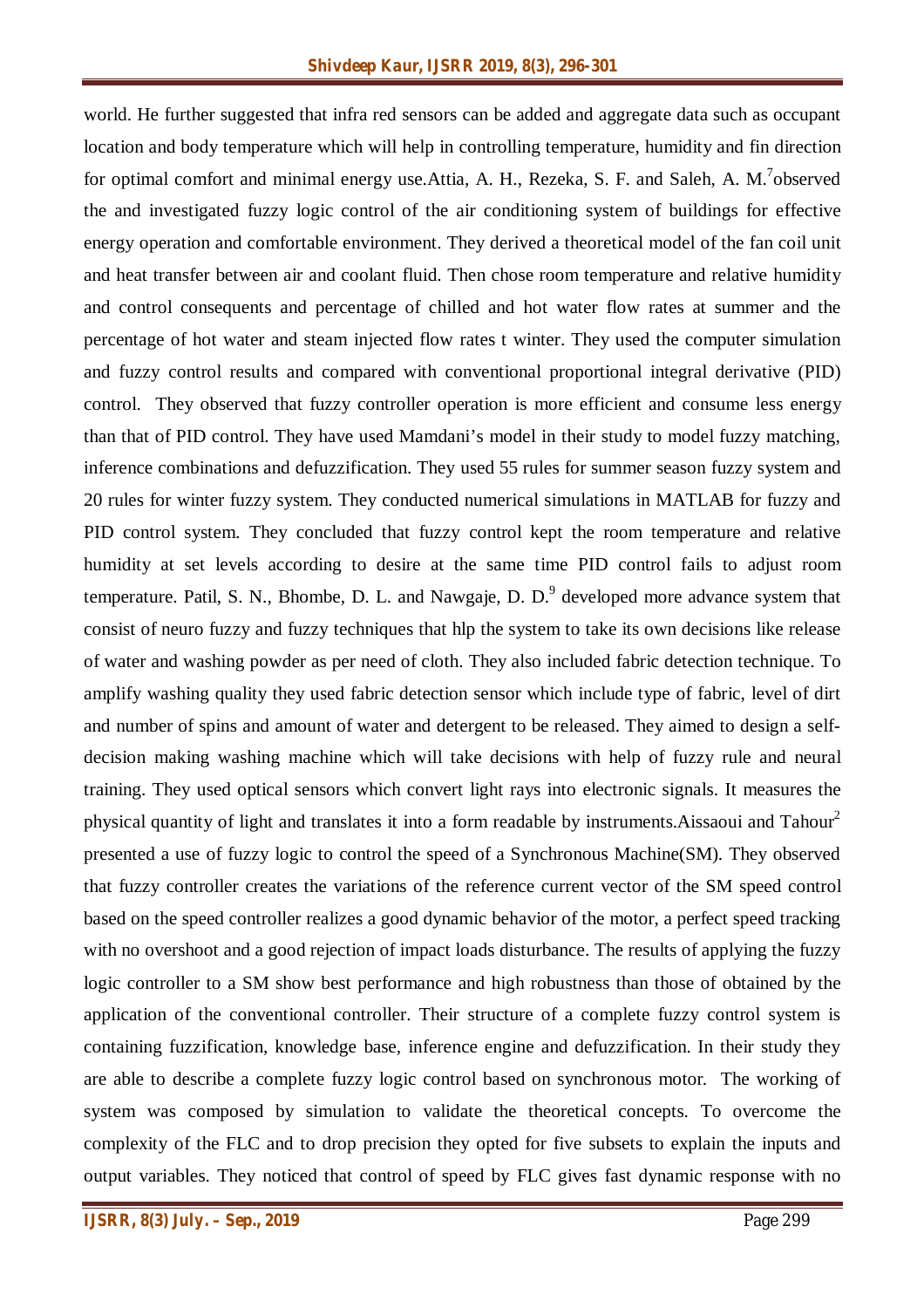overshoot and negligible steady state error. They also verified the decoupling, stability and convergence of the equilibrium point. Kumar, V., Kumar, S. and Kansal,  $H<sup>3</sup>$  in 2014 designed a fuzzy logic controller in which heat, particle humidity and oxygen were used as input parameters and fresh air entrance and fan circulation were output parameters. They saved input, output and other variables in computer and it was observed that FLC made cheaper, effective, reliable and consistent air condition that is feasible in real operating room.Demetgul, M., Ulkir, O., Waqar, T.<sup>4</sup> developed a fuzzy control with four inputs and five different outputs. Their model was having more input and output variables than the earlier systems. They chose amount of dirt, type of dirt, sensitivity of cloth and amount of cloths as input variables and washing time, washing speed, amount of detergent, amount of water and water hotness as output variables. Their study was to develop a rule based fuzzy logic for washing machine which result in achieving economical washing procedure by sensing amount of dirt, type of dirt, sensitivity of cloth and amount of cloths. They made the entire washing procedure economical by reducing the amount of water, detergent, electricity and time. Their model is practically implementable by using mechanical and electronic engineering concepts.Virkhare, N., Jasntkar, R. W.<sup>5</sup>used a load auto sensor which determine the size of a load of dirty cloths and then add appropriate amount of water to the washing machine. The automatic temperature control was used which adjust water to correct temperature for the cycle of cloths. Their neuro-fuzzy control has sensors that automatically detects the fabric type and determine the detergent and water that is needed in the washing process. They used MATLAB to analyze data, develop algorithms, and createmodels and applications. Although various applications have been developed using fuzzy techniques but their combination of neuro and fuzzy is new in this domain. Combination of neuro and fuzzy can also be used to detect the fabric type that will be the most advance system and contribution towards the system.

#### **FUTURE PROSPECT**

Non- Linear systems with great complexity and uncertainty can be effectively controlled based on fuzzy roles without dealing with complex uncertain and error prone mathematical models. Fuzzy logic can make development and implementation much easier that the traditional system.

## **REFERENCES**

1. Dash, S. K., Patanaik, B., Mohanty, G. and Mohanty, A., *"Intelligent air conditioning system using fuzzy logic"*, International Journal of Scientific & Engineering Research. 2012; 3(12):1- 6.